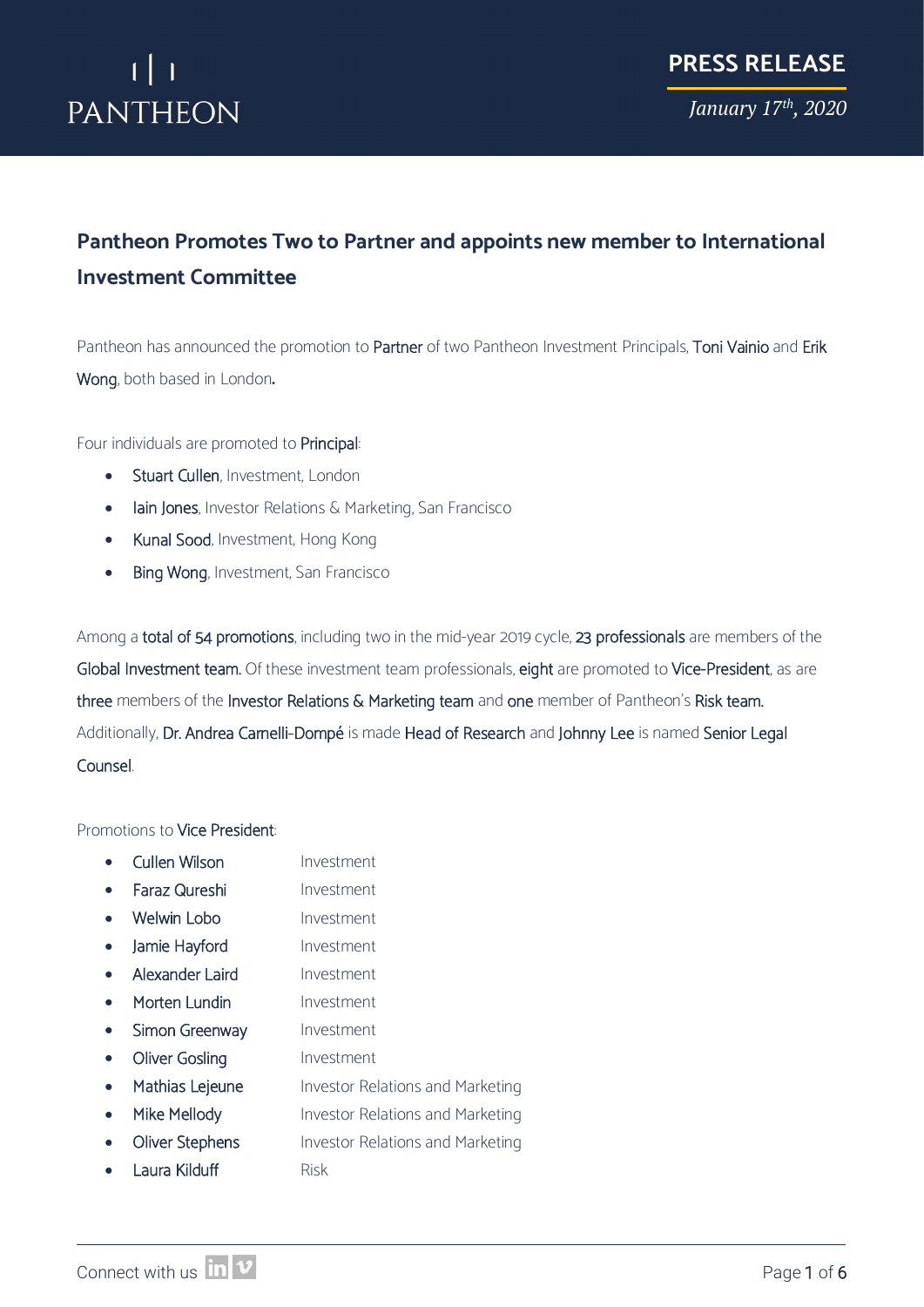### **PRESS RELEASE**

"We are delighted to recognize the considerable contribution our global team makes every day to our firm, our clients and partners around the world," said Paul Ward, Managing Partner. "I am particularly proud that Toni and Erik have made their way steadily through Pantheon over 10 and 12 years respectively. The promotion of 54 individuals in the 2019-2020 awards sends a clear message to our global team that Pantheon recognizes and rewards internal talent.

"We are proud that we continue to attract, retain and advance the careers of a diverse pool of talent across our firm. Pantheon's global workforce is 43% female while 42% of our senior team engaged in the day-to-day management and operation of Pantheon is also female<sup>[1](#page-1-0)</sup>. We continue to maintain a strong cohort of talented female professionals developing across the firm," Mr. Ward continued.

#### New Member of Pantheon's International Investment Committee

Pantheon also named Andrea Echberg, Partner in Pantheon's Infrastructure and Real Assets team, as a new member of Pantheon's International Investment Committee and Co-Head of the Global Infrastructure and Real Assets Team. The appointment increases the IIC membership to 10 Partners and is made in recognition of Pantheon's Global Infrastructure and Real Assets practice completing its first decade as a dedicated investment platform, as well as Andrea's increasingly global role within the practice and team. The practice manages ~\$13 billion of AUM\*\* for Pantheon clients.

Following Andrea Echberg's appointment to the IIC, its membership is as follows: Chris Meads, Dennis McCrary, Susan Long McAndrews, Helen Steers, Matt Jones, Rudy Scarpa, Elly Livingstone, Jeff Miller, Kathryn Leaf and Andrea Echberg.

\*\*\*Ends

<span id="page-1-0"></span> <sup>1</sup> Data reported as of January 2019 in Pantheon's annual global workforce voluntary survey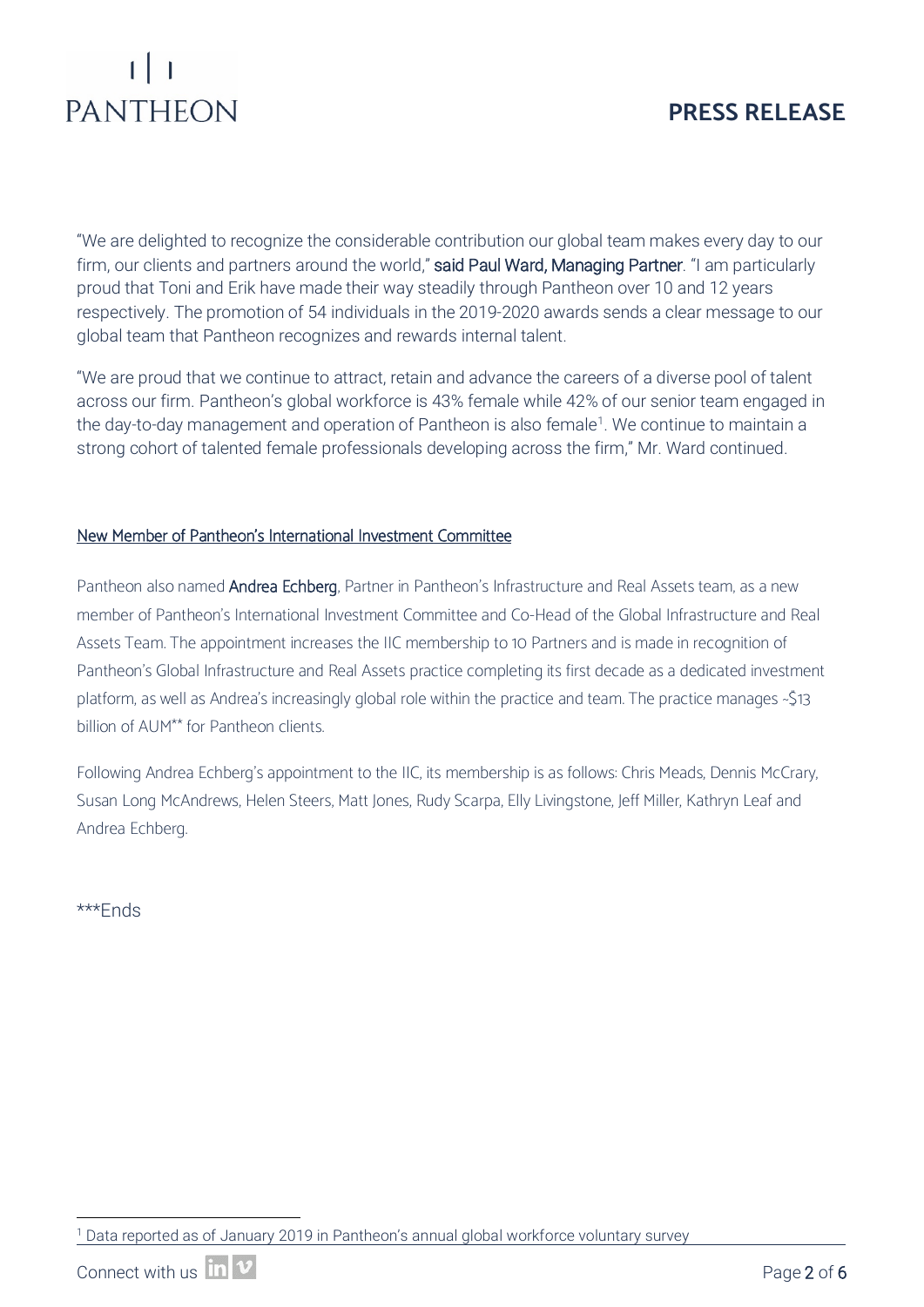## **PRESS RELEASE**

## **Biographies**

#### **Toni Vainio, Partner**

Toni Vainio joined Pantheon in 2010 and has 12 years of private equity experience. Based in London, Toni is a member of Pantheon's Global Credit Committee and is involved in all aspects of our growing debt investment business including analysis and selection of secondary debt fund investments. Toni is also a member of Pantheon's European Investment Committee, focusing on the due diligence and monitoring of European primary investments, and sits on a number of Limited Partner Advisory Committees in Europe. Toni was previously at Cambridge Associates where he worked in the private equity team, advising institutional investors on their private equity investment programmes. Toni also conducted research and due diligence on private equity funds, managers, and markets. He has an MPhil in economics from the University of Oxford, and a BEng in engineering with business finance, which was jointly taught at University College London and the London School of Economics and Political Science. Toni is fluent in Finnish, Spanish and English. Toni is based in London.

#### **Erik Wong,** Partner

Erik Wong joined Pantheon in 2007 and has 20 years of private equity experience. Erik is a member of Pantheon's Global Co-Investment Committee and is responsible for sourcing, execution and monitoring co-investments in Europe. Erik joined Pantheon from Abu Dhabi Investment Authority. Prior to that he worked for IFRS Foundation in the UK and before that, he worked on direct investments with Quilvest Asia in Hong Kong. Erik was trained as an accountant with PwC in Hong Kong and is a CA and CPA. In addition to his accountancy degree, Erik holds an MSc in Finance from University of London and an MBA from University of Cambridge. He is fluent in English, Cantonese and Mandarin. Erik is based in London.

### **Appendix: Full List of Promotions & Role Changes pages 3 -5**

#### Investor Relations and Marketing: 10

| lain Jones         | Principal                            |
|--------------------|--------------------------------------|
| Mathias Lejeune    | Relationship Manager, Vice President |
| Mike Mellody       | Relationship Manager, Vice President |
| Oliver Stephens    | Head of Digital Marketing            |
| Austin Kahler      | Senior Associate                     |
| Alicia Reid        | Associate                            |
| Danya Martiuk      | Project Management Associate         |
| Freddie De Maudave | Associate                            |
| Rosie Richardson   | Senior Presentations Designer        |
| Alastair Hannah    | <b>RFP</b> Associate                 |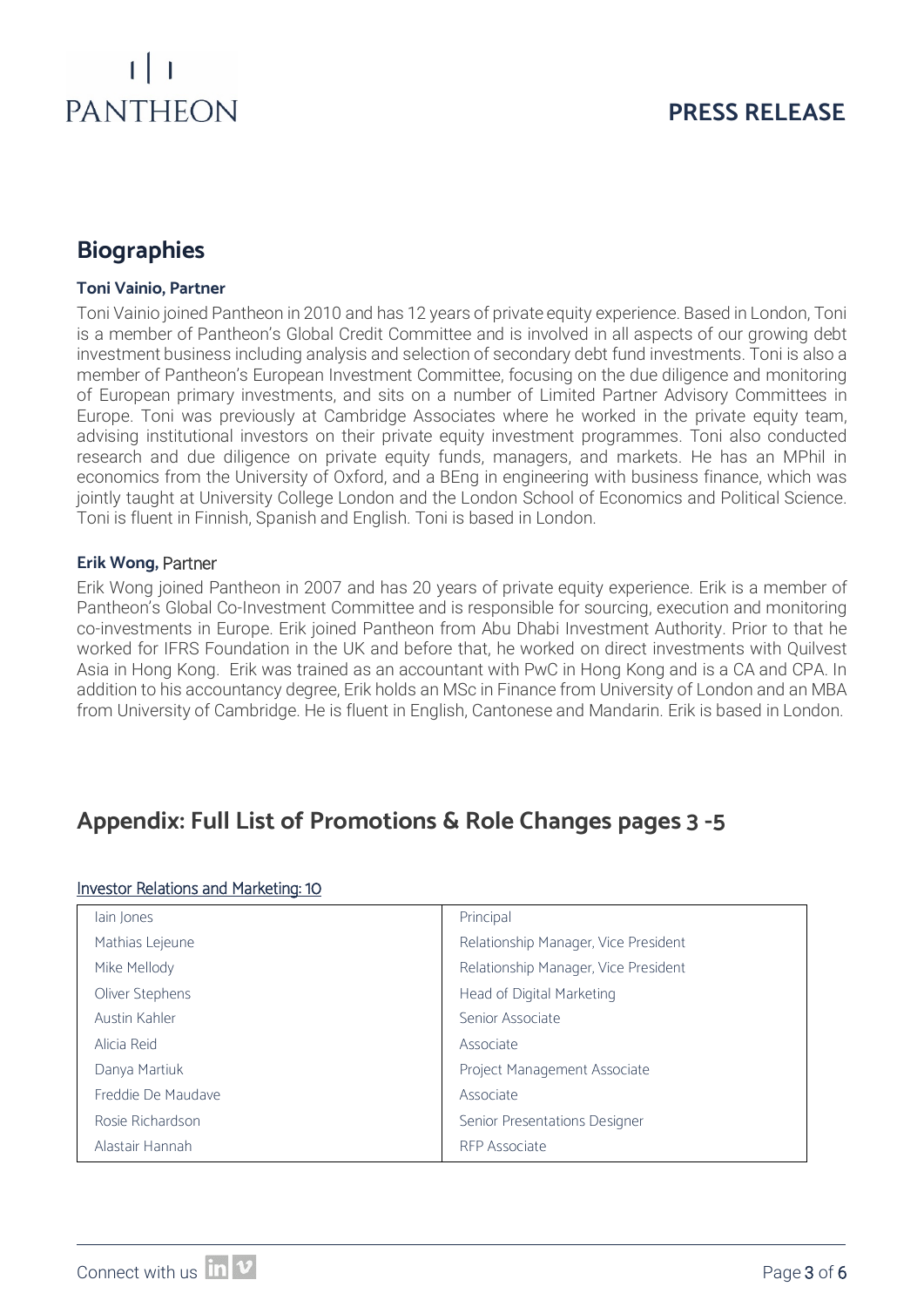## $\begin{bmatrix} 1 & 1 \\ 1 & 1 \end{bmatrix}$ PANTHEON

### **PRESS RELEASE**

#### Investment: 23 including two mid-year 2019 promotions

| Erik Wong               | Partner                                        |
|-------------------------|------------------------------------------------|
| Toni Vainio             | Partner                                        |
| Kunal Sood              | Principal                                      |
| <b>Stuart Cullen</b>    | Principal, Head of Investment Structuring Team |
| <b>Bing Wong</b>        | Principal                                      |
| Cullen Wilson           | Vice President                                 |
| Faraz Qureshi           | Vice President                                 |
| Welwin Lobo             | Vice President                                 |
| Jamie Hayford           | Vice President                                 |
| Andrea Carnelli Dompé   | Head of Research                               |
| Alexander Laird         | Vice President                                 |
| Morten Lundin           | Vice President                                 |
| Simon Greenway          | Vice President                                 |
| Oliver Gosling          | Vice President                                 |
| Callum Kilpatrick       | Senior Associate                               |
| Sophia Nessow           | Senior Associate                               |
| Alex Valtchev           | Senior Associate                               |
| Tamsin Seymour          | Associate, Product Specialist                  |
| Michelangelo Malamisura | Associate                                      |
| Dillon Schriver         | Associate - mid-year 2019                      |
| Nicholas Daifotis       | Associate - mid-year 2019                      |
| Eva Andreasen           | Analyst                                        |
| Olivia Smith            | Analyst                                        |

#### Legal and Compliance

Johnny Lee, Senior Legal Counsel

#### Finance & Tax Akash Parmar, Senior Accountant

#### Human Resources & Administration

Ella Kenwrick, Senior HR Advisor Shaani Desai, HR Advisor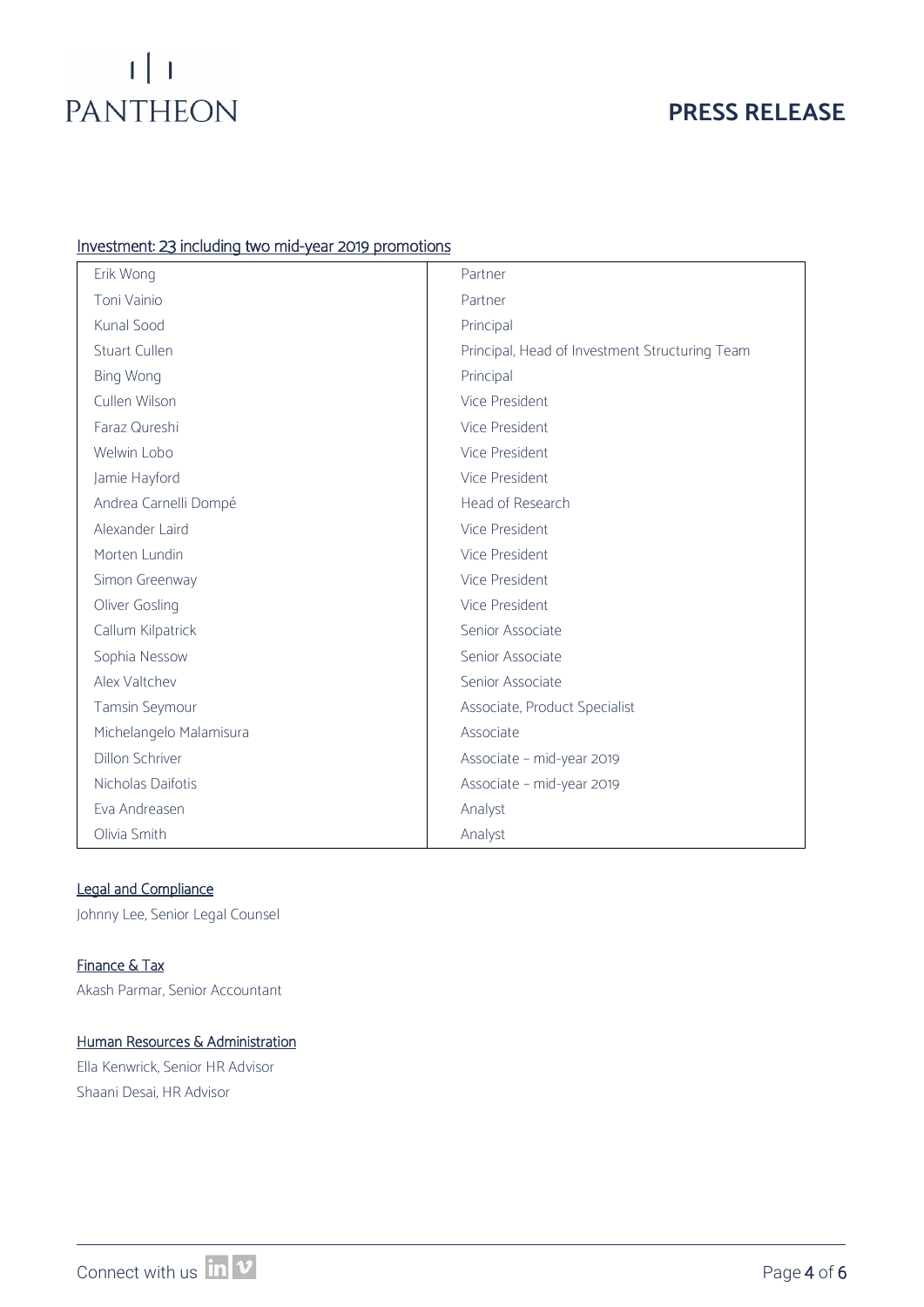## $\left| \cdot \right|$   $\left| \cdot \right|$   $\left| \cdot \right|$ PANTHEON

## **PRESS RELEASE**

| <u> Operations &amp; Risk: 17</u> |                                           |  |
|-----------------------------------|-------------------------------------------|--|
| Laura Kilduff                     | Vice President, Operational Risk          |  |
| Sinead McQuaid                    | Senior Associate, Product Control         |  |
| Parminder Bhagrath                | Associate, Business Analyst               |  |
| Zachary Jones                     | Associate, Transactions Control           |  |
| Derek Ling                        | Associate, Reporting                      |  |
| Greg Jackson                      | Associate, Reporting                      |  |
| Jatinder Kooner                   | Associate, Reporting                      |  |
| Avisha Patel                      | Associate, Operational Risk               |  |
| Katherine Fair                    | Senior Analyst, Data & Reconciliations    |  |
| Eric Lam                          | Senior Analyst, Valuations                |  |
| Fiona Woodfield                   | Senior Analyst, Transactions              |  |
| James Nankivell                   | Senior Analyst, Transactions              |  |
| Gurvir Riyat                      | Senior Analyst, Company Data              |  |
| Julian Martin                     | Senior Analyst, Product Control           |  |
| Senthuran Pillay                  | Senior Analyst, Company Data & Valuations |  |
| Brandon Finn                      | Senior Analyst, Reporting                 |  |
| Kyle Masse                        | Senior Analyst, Reporting                 |  |

## **Notes to Editors**

#### For further information, please contact:

#### Pantheon

Amanda McCrystal, Global Head of Marketing and Communications Tel: +44 20 3356 1718 | C: +44 7557 233771 | Email: [amanda.mccrystal@pantheon.com](mailto:amanda.mccrystal@pantheon.com)